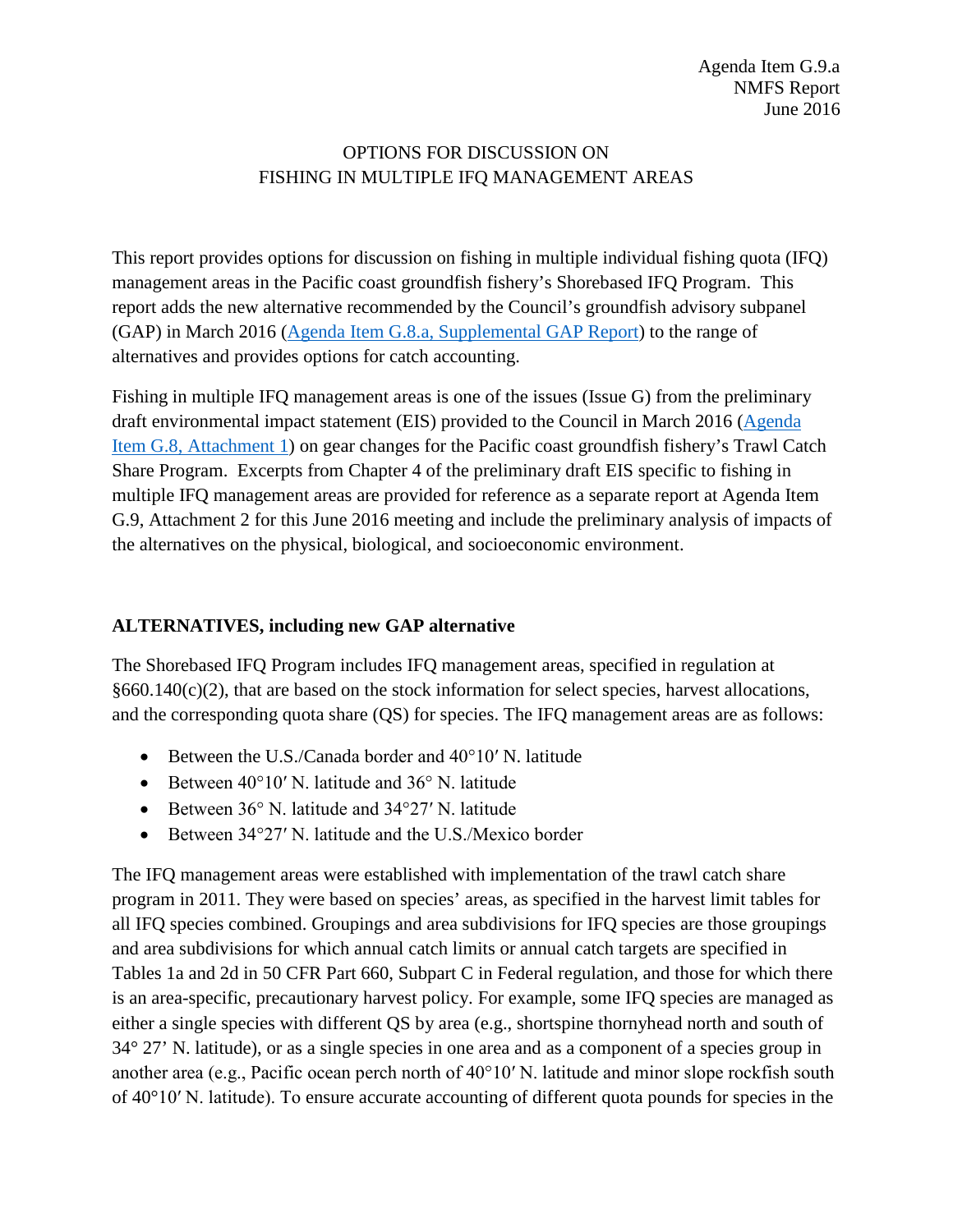different IFQ management areas, vessels were prohibited from fishing in different areas during the same trip. Because landings in the Shorebased IFQ Program would include a mix of all hauls taken during a single trip, a vessel would be required to fish entirely in one IFQ management area during any trip to address sorting requirements, at-sea observation, and enforcement of IFQ limits.

The Council is considering changes to this requirement based on feedback from industry that it has been an impediment to efficient fishing, especially at the 40°10' N. latitude management line where many species QS are divided. In looking at vessels in ports near these management lines from Table 4-12 in the preliminary draft EIS excerpts (Agenda Item G.9, Attachment 2), up to 44 vessels might be impacted by this action, although industry input is that this number is likely lower. There are three alternatives for fishing in multiple IFQ management areas on a single fishing trip, labeled Alternatives G1 through G3. Alternative G3 is a new alternative based on input from the GAP in March 2016 that there should be an alternative that does not require sorting by IFQ management area. The alternatives are:

- **Multiple Areas Alternative G1** (No-action) Fishing in multiple IFQ management areas would remain prohibited under Alternative G1 (No-action). In the Shorebased IFQ Program, trawl vessels could not fish in more than one IFQ management area on the same trip.
- **Multiple Areas Alternative G2** Fishing in multiple IFQ management areas on the same trip would be allowed. If retaining catch from multiple IFQ management areas on a single trip, then catch would have to be sorted by IFQ management area and recorded on separate electronic fish tickets.
- **Multiple Areas Alternative G3** (GAP recommended) Fishing in multiple IFQ management areas on the same trip would be allowed. If retaining catch from multiple IFQ management areas on a single trip, catch would not be sorted (i.e., would be mixed with catch from other IFQ management areas) and may be recorded on the same electronic fish ticket.

For more detail on the impacts of Alternatives G1 and G2, see the descriptive text in Section 4.7 of the preliminary draft EIS provided in Agenda Item G.9, Attachment 2 The new Alternative G3 has not yet been analyzed.

# **OPTIONS FOR CATCH ACCOUNTING**

Under Alternative G2 and the new Alternative G3, there are different options for how to handle catch accounting when fishing in different IFQ management areas. Under Alternative G3, where catch is not sorted, there would need to be procedures for how to account for the catch in the Shorebased IFQ Program.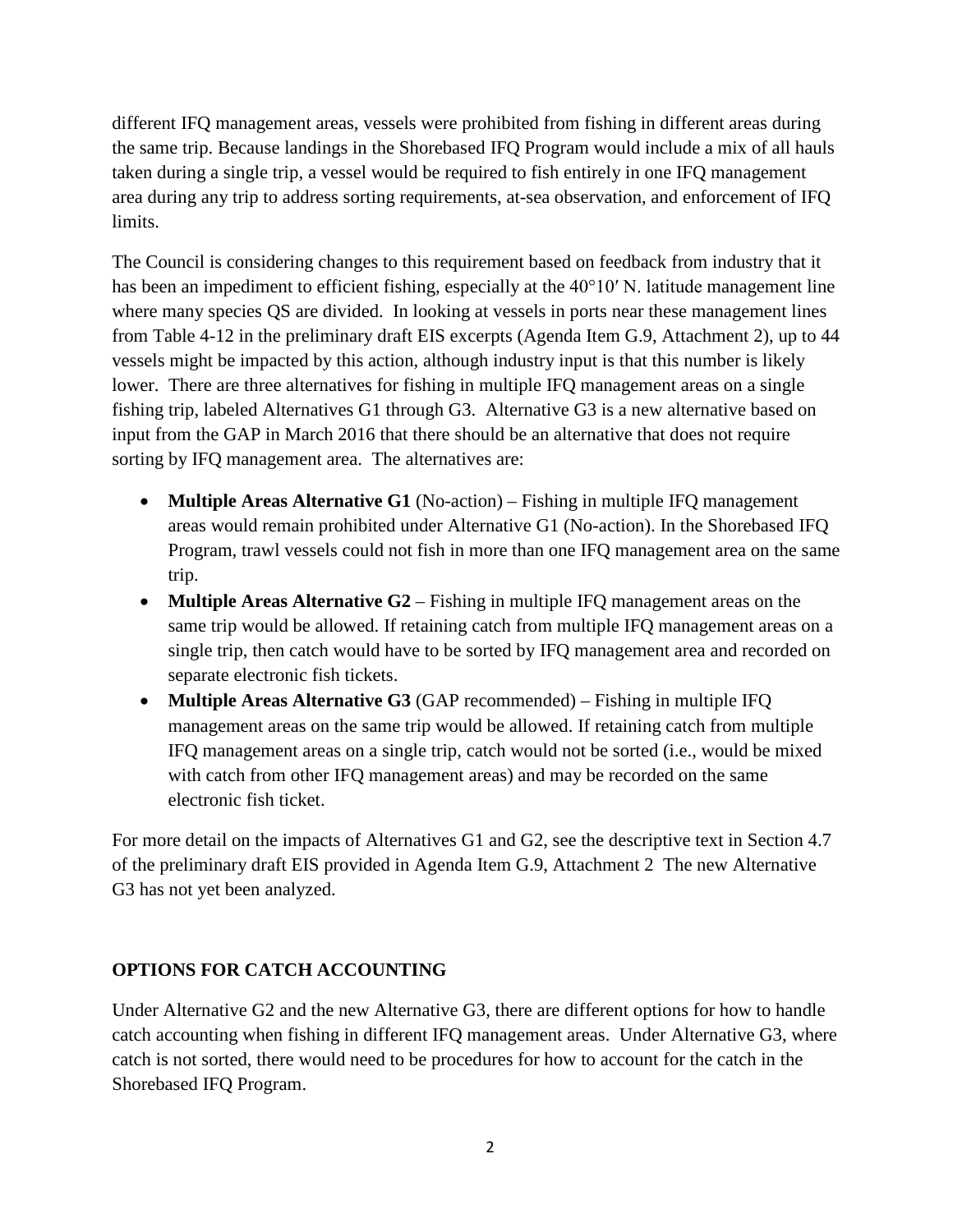In the Shorebased IFQ Program, retained and discarded catch of all species (groundfish (target and non-target species), non-groundfish (non-target species), and protected species) are tracked by 100 percent monitoring using at-sea observers, at-sea electronic monitoring, and shorebased catch monitors. Landings of IFQ species, including target species, are reported on electronic fish tickets by first receivers. The electronic fish ticket also records what gear type was fished on the trip in what IFQ management area. In addition, the catch monitor tracks and records landed catch during the offload and reports landed catch in the online IFQ vessel account system. The higher of the two catch values is then deducted from the vessel's quota pounds for IFQ species.

To assist in the discussion of options for catch accounting, a table listing the current IFQ species and area designations is included at the end of this report. As displayed in the species table, many IFQ species are part of a complex of species with quota on one side of 40°10' N. latitude and are an individual species with quota on the other side of 40°10' N. latitude. For example, yellowtail rockfish is managed as an IFQ species north of 40°10' N. latitude, but is managed in the minor shelf rockfish complex south of 40°10' N. latitude. Other IFQ management lines to consider are 34°27' N. latitude for thornyheads and 36° N. latitude for sablefish.

### ALTERNATIVE G2 – Sorting to management area required

As discussed in the preliminary draft EIS presented to the Council at its March 2016 meeting, under this alternative, catch would be kept separated by IFQ management area on the deck and in the hold. Fishermen would have to fish their full tow on either side of a management line and could not tow across a management line.

#### ALTERNATIVE G3 – No sorting to management area required

Under Alternative G3, catch from separate IFQ management areas could be mixed on the deck and in the hold. Fishermen could tow across a management line.

### Option 1 – Conservative

In order to account for catch from different IFQ management areas, all areas fished would be reported on the same electronic fish ticket. To deduct quota pounds from vessel accounts, each IFQ species would have to be evaluated by area. For species where QS is issued separately on either side of the management line, the quota pounds would be deducted from the management area with more restrictive or conservative harvest limits (could be based on ABC, ACL, trawl allocation, etc). This approach is similar to the trip limit approach that has been used for years where the more restrictive trip limits applies when fishing in areas with different trip limits.

However, this approach quickly gets complex in the IFQ program given the number of IFQ species and may result in further limitations on fishermen if already restrictive quota is even less available.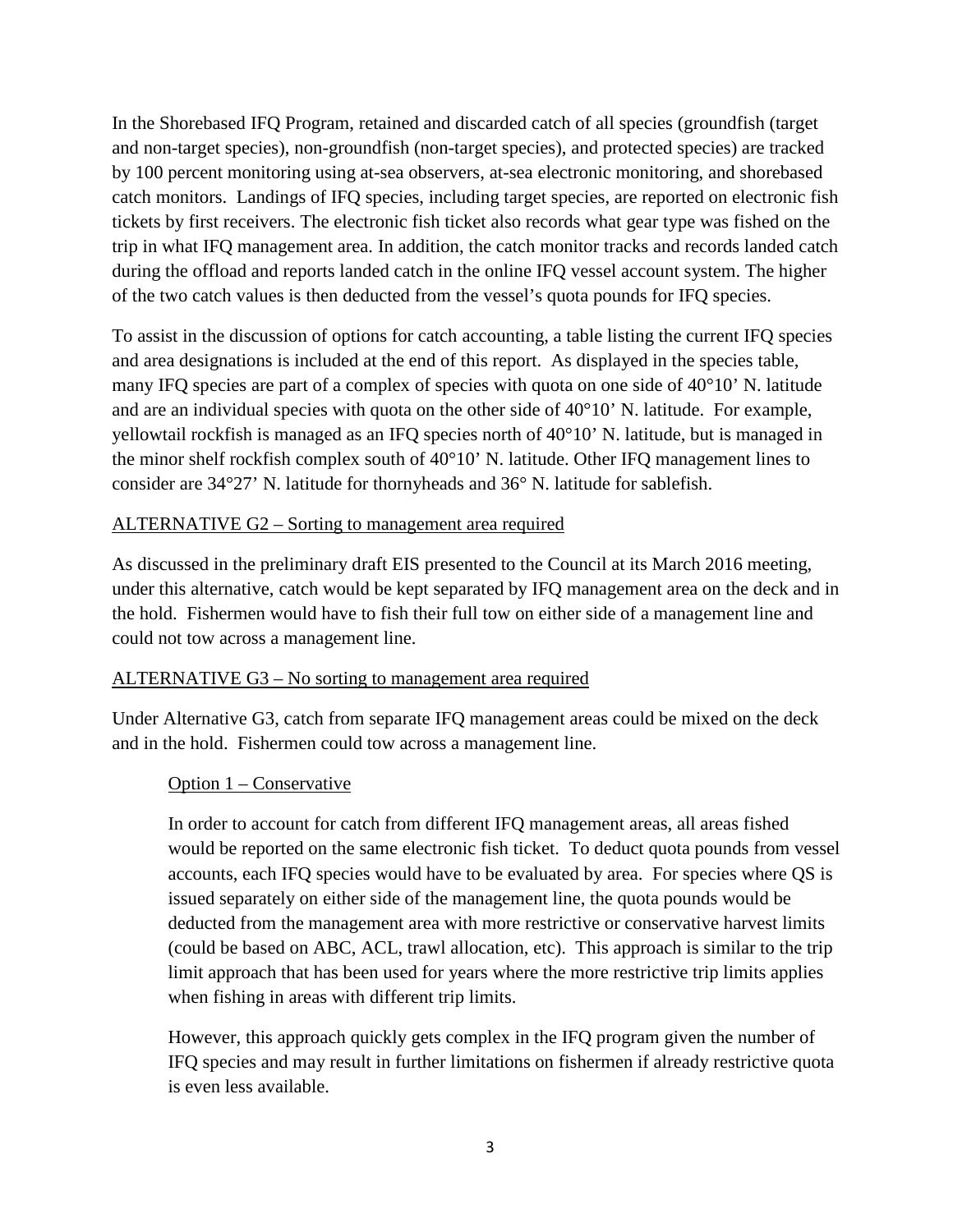#### Option 2 - Pro-rata

In order to account for catch from different IFQ management areas, each area fished would be reported on a different electronic fish ticket. To deduct quota pounds from vessel accounts, each IFQ species would have to be evaluated by area. For species where QS is issued separately on either side of the management line, the quota pounds would be deducted from the management area pro rata on the number of hauls. For example, if six hauls came from north of 40°10' N. lat., and two came from south of 40°10' N. to 36° N. lat., the total weight of each species would be split on two tickets at a 6:2 ratio. Instead of the number of hauls, alternate pro-rata methods are time in areas or estimated weight in hauls. If a vessel tows across a management line during a trip, policies would have to be established for which management area to count the haul toward (i.e., start of tow, end of tow, area with the longest time on the tow).

#### Option 3 – Port of Landing

Prior to the Trawl Catch Share Program, vessels were able to fish on both sides of a management line, and catch was assigned by port of landing for stock assessment purposes. If a vessel fished on both sides of a management line, then the most restrictive cumulative trip limits applied.

Under this option, if a vessel fished in multiple IFQ management areas on the same trip, all IFQ management areas would be reported on the same electronic fish ticket, but quota pounds would be deducted from the area where the fish were landed.